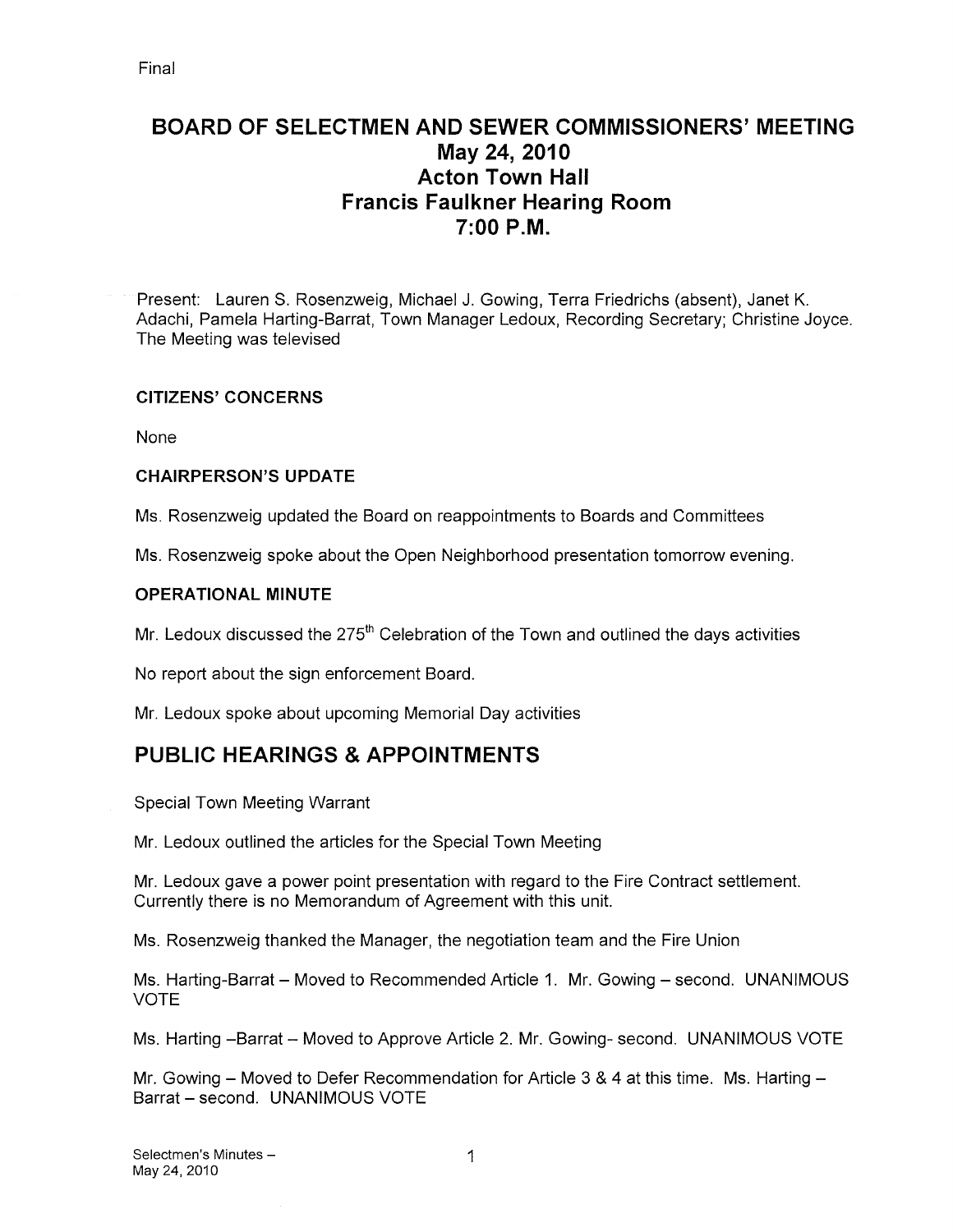#### MORRISON FARM PRESENTATION

Mr. Gowing outlined the way that the meeting would be conducted. The Consultant Edwin Sargent of Stephen Keller Architects introduced the team that worked on the Project. They presented a slide show to the Board. They prepared three schemes for the re-use of the property.

The consultant noted the condition of the property at this time. They recommended a new heating system and other items that required attention. The structural Engineer said that the cost to repair would be more than to build a new building. Potential uses for the house would call for first floor office for recreation Department. The building would need to be upgraded to meet current code. The Barn is a stick built with some post and beams. The building has been retrofitted with steel restraints to keep the structure in place and has marginal use for storage.

Bruce Ringwall of Goldsmith, Prest and Ringwall discussed the site conditions. They looked at the positives on the site. The site is bordered by mature plantings and trench work that was used when it was farmed and it establishes a wet land buffer. Access is limited along the front. The various uses of the property were reviewed. They used a soccer field for size and chose dimensions that would allow the fields to be built to regulation. Mr. Ringwall spoke about parking and entrances to the site.

A cost budget was presented in the Power Point. Phase <sup>I</sup> budget is <sup>I</sup> million and Phase II 300,000 per sq foot, with a cost of 1-2 Million.

The consultant for Financial /Cultural Aspects spoke about costs. He felt that it could be self supporting over time.

Board Participation and comments. Ms. Rosenzweig thanked them for the presentation and felt it was helpful. She noted that when it first came before the Town, there were many stakeholders involved, such as Historic, Recreation Dept., 'Sports Leagues, and Conservation representing many interests.

The Consultant spoke about the cost of the bridge. Ms. Harting-Barrat noted the economy as it is today and felt that we could pull together as a community. She wanted the beauty of the site to remain. She felt that through fees and such we could do wonders on this property, but noted she was concerned with the cost.

Ms. Adachi noted that this has been hanging out there for a long time and there were a lot of opinions expresses and we are trying to make something work. She likes the reuse as presented. Ms. Adachi asked Tom Tidman about wetlands on site. The wetlands are dense and have a great value.

Tom Michelman spoke about the access to this site, and the widths of the trails. He asked if they were wide enough to accommodate bikes, The farm is in close proximity to the proposed Bruce Freeman Rail Trail.

Newtown Road resident asked how are we going to come up with the funds for this and how access to the shops could be made for people to go off trail for lunch and spend money.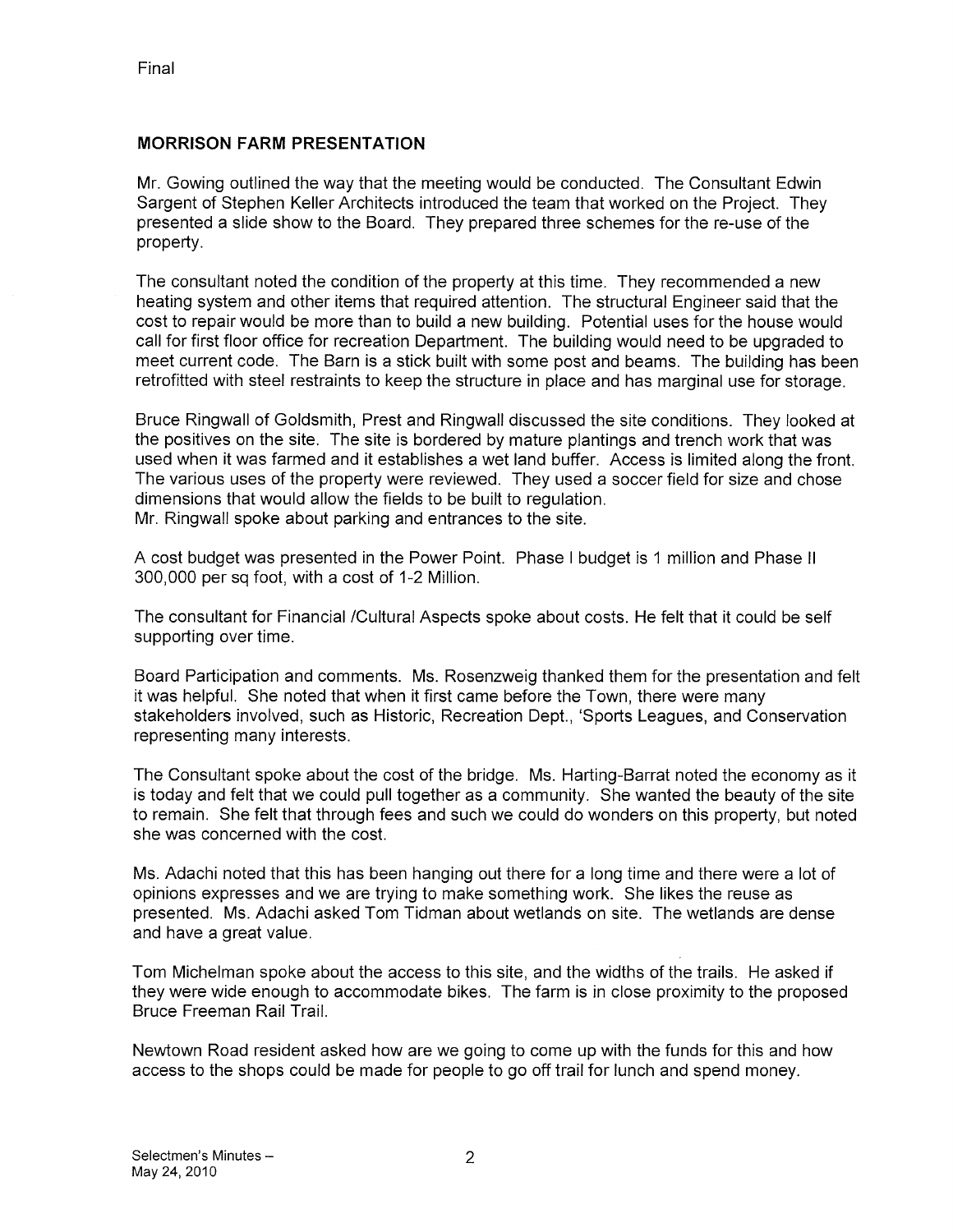Debra Simes — asked about how she can get the report and how the public could get access to this report. It was noted that it will be on the web site.

Walter Foster, 3 Jesse Drive — spoke about the presentation of open space, agricultural and recreation uses. He endorsed the plan and how we would/could afford this largely through CPC funds. He really liked the connectivity in the final design.

Take this plan accept it and start work on building trails. He noted that these activities would be eligible for CPC funds in the Fall. The organic farming and the house and barn would qualify for cPc.

Mary Michelman spoke and asked that there be no chemicals on this site to make sure we are not fertilizing the pond.

Resident 8 Thoreau Road asked about the three soccer fields. He commented that this plan is not preserving the lower meadow. He feels it is unique and asked them to think carefully about this.

Maya Spies —commented that the existing side walk connects to the property. She asked Mr. Ringwall if the team had been on site and what time of year had they been in the lower meadows during all the seasons. Mr. Ringwall noted all seasons as he is a resident of Acton who currently uses the property with his family. She spoke about the wild flowers in the lower meadow.

Anne Forbes asked about when this appointment was made for tonight. Mr. Gowing said a month or so. She did not want the barn and farmstead destroyed.

Mr. Gowing thanked them and we might have them back at a later date.

Ms. Rosenzweig asked what we do now, it was felt we read the report given them tonight.

Ms. Adachi said we need to keep in mind the proposals need to be pulled together for submittal to CPC in the fall so we can't wait too long.

# SELECTMEN'S BUSINESS

## 107-115 GREAT ROAD, WETHERBEE PLAZA II DISCUSSION

Mr. Ledoux was asked to explain the May  $31<sup>st</sup>$  deadline. Steve spoke about the outstanding "as built " issues. He met with staff about this and there are several critical items. The drainage on the "as built "plans are not correct and we need to recommend that Mr. Bertolami hire an engineer to perform a peer review. It was requested that a bond be obtained to ensure that the drainage is installed correctly. The Board recommended that the occupancy be extended to October 1st for current tenant Terrene, and the new tenant. The Town will want to see the contract for the peer review.

Ms. Harting-Barrat -Moved that the Applicant meet with staff and to obtain a peer review contract and to have sufficient bond amount as well as a deadline of October 1, 2010 for completion and Temporary Occupancy for the two tenants. Mr. Gowing — second. UNANIMOUS VOTE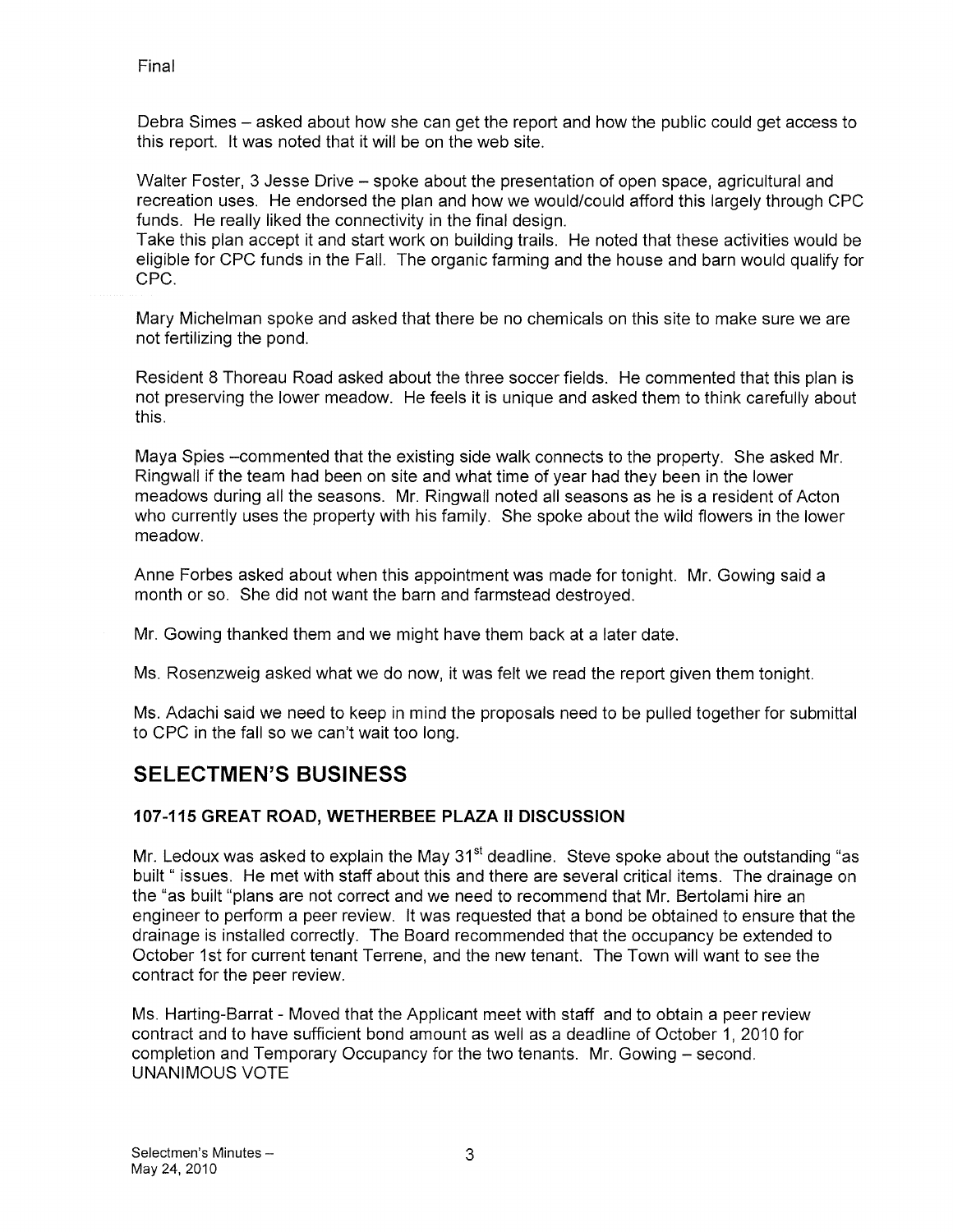Ms. Rosenzweig was in favor of the motion. Mr. Gowing asked about peer reviews and the cost of these reviews. Roland suggested that the town choose the firm for the peer review process. 99 PARKER STREET, FRIENDLY LIP PROJECT, LETTER TO ZBA

Ms. Rosenzweig spoke about the draft letter to ZBA. Ms. Harting-Barrat - Moved to approve the draft letter with corrections. Mr. Gowing — second. UNANAMOUS VOTE.

## SEWER PRIVILEGE FEE, RIVER STREET, LOTHROP MILL, LLC.

The Board noted that they will be acting as Sewer Commissioners for this portion of the meeting.

Doug Halley has the payment triggered upon Building Permits being issued. 7 new sewerage betterments fee of 3.61 betterment of \$12,311.52.

Ms. Adachi - Moved to approve the betterment fee conditioned upon all permits being obtained. Ms. Harting-Barrat — second. UNANIMOUS VOTE It was noted that if less capacity was needed the applicant would be charged a lower fee.

#### ANNUAL GOAL SETTING WORKSHOP RESULTS

The results were discussed. Mr. Callendrella spoke about the Comprehensive Community Planning group and the use of the Planner's Collaborative as the planner for Phase II. He noted that they were not very good in Phase I. Mr. Ledoux noted that they have not closed the deal and the newly formed group will be reviewing the submittals.

Ms. Harting-Barrat — Moved to ratify the Goals. Mr. Gowing — second. UNANIMOUS VOTE

#### **TRADITIONS BOOKLET DISCUSSION**

Ms. Rosenzweig spoke about the booklet and what it contained. She raised the issue of how far back to go in distributing the document to former BOS members. Ms. Harting-Barrat expressed that after a certain number of years back the town and its traditions were different due to the size of the town and the structure of town government. Ms. Adachi felt it was a courtesy to send to BOS members that have served longer than 20 years ago. She offered to help with the comments from the former Selectmen. Ms. Adachi will report at the August meeting.

#### SELECTMEN'S REPORTS

Mike Gowing reported on the COD appeal to the handicapped access ramp denial. The Acton Building Inspector did not approve the ramp and the person went directly to the Architectural Access Board which overruled the decision. They plan to go before the AAB in Boston shortly

Ms. Adachi went to Land Steward Committee and noted they are planning on having a celebration next month.

Ms. Adachi also met with the Green Advisory Board and discussed the Grants they will be applying for.

Ms. Harting-Barrat gave an overview of her attendance at the BOH and Nursing Service. Sidewalk Committee and noted that people are excited about the priority list and connectivity.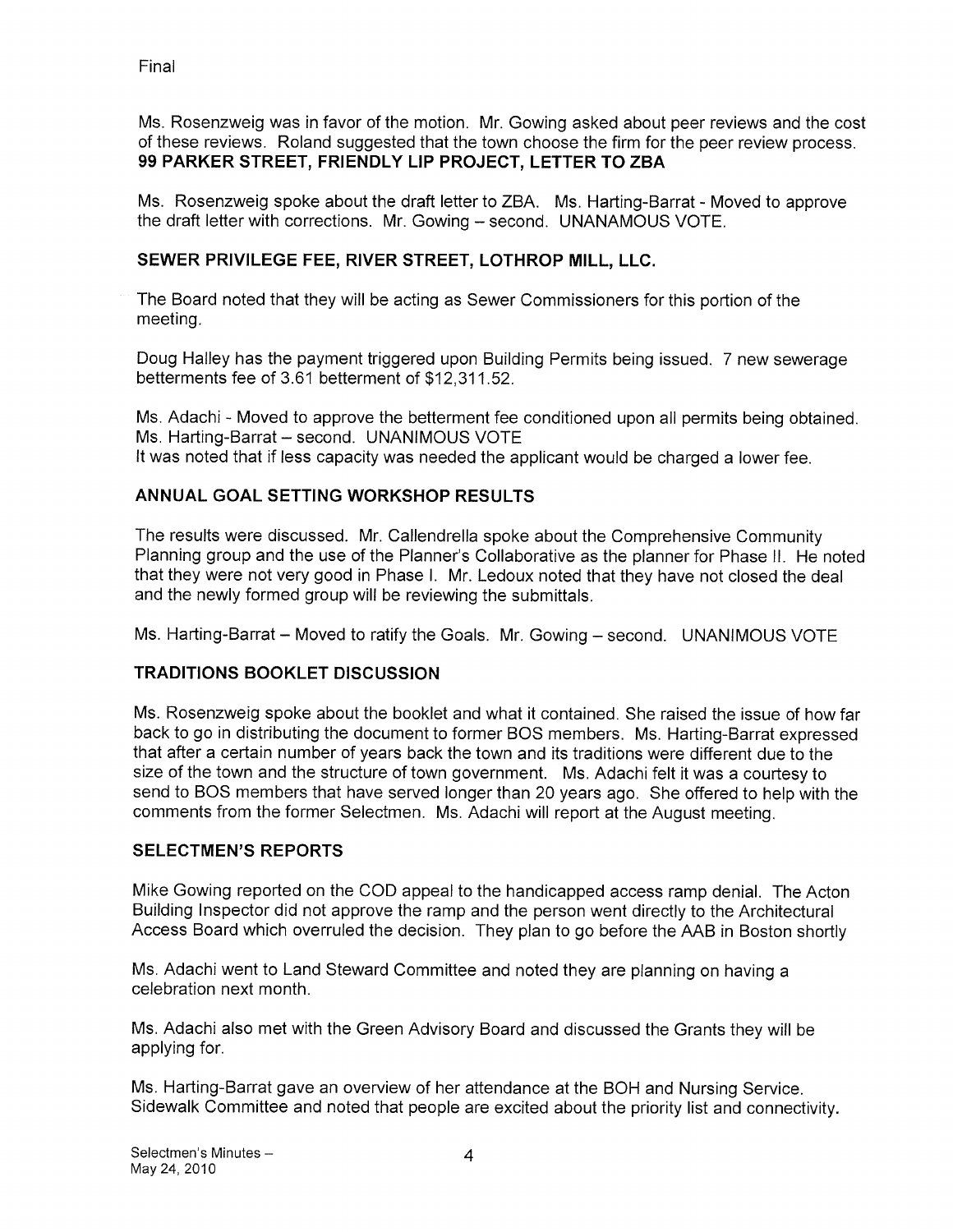# OTHER BUSINESS

# CONSENT

Mr. Gowing — Moved to accept the consent items. Ms. Harting-Barrat — second. UNANIMOUS VOTE.

EXECUTIVE SESSION Christine Joyce, Recording Secty

Clerk

Date: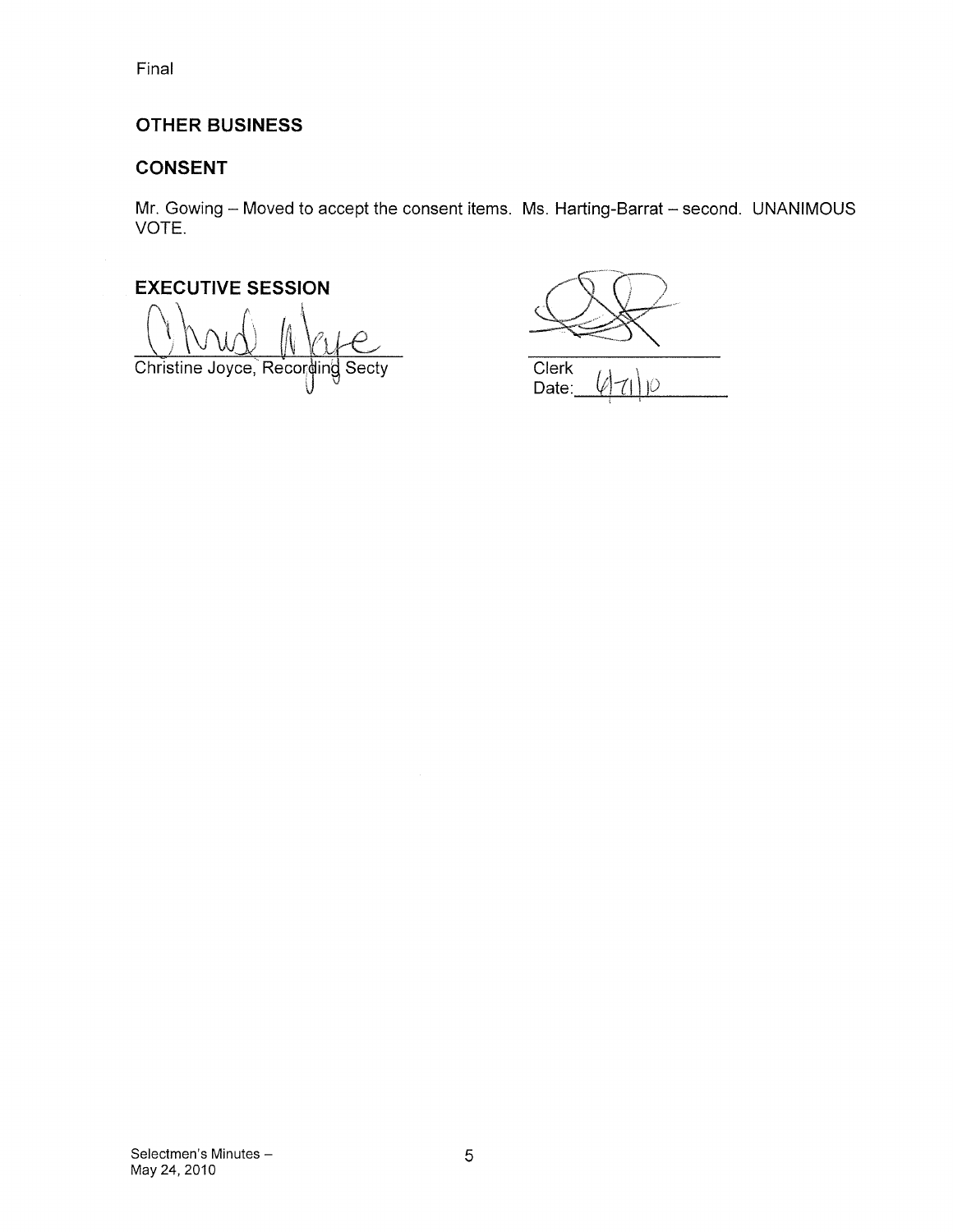# BOARD OF SELECTMEN & SEWER COMMISSIONERS' MEETING AGENDA

# Francis Faulkner Hearing Room May 24, 2070 7:00 PM

I. CITIZENS' CONCERNS

# IL PUBLIC HEARINGS AND APPOINTMENTS

# 1. 7:05 CHAIRMAN'S UPDATE

The Chair will briefly update the Board on topics of interest

# 2. 7:10 OPERATIONAL MINUTE

The Town Manager will provide a brief report on topics of interest

# 3. 7:15 SPECIAL TOWN MEETING WARRANT

Board will sign the materials in the subject regard as well as vote positions on the articles.

# 4. 7:40 MORRISON FARM PRESENTATION

Enclosed please find materials in the subject regard

# III. SELECTMEN'S BUSINESS

- 5. SELECTMEN'S REPORTS
- 6. 107—115 GREAT ROAD WETHERBEE PLAZA II DISCUSSION Enclosed please find materials in the subject regard
- 7. 99 PARKER STREET, FRIENDLY LIP PROJECT COMMENT LETTER TO ZONING BOARD OF APPEALS Enclosed please find materials in the subject regard
- 8. SEWER PRIVILEGE FEE LOTHROP MILL, LLC, 69, 71, 73, 75, 77, 81 RIVER STREET

Enclosed please find materials in the subject regard

- 9. ANNUAL GOAL SETTING WORKSHOP, RATIFICATION OF RESULTS Enclosed please find materials in the subject regard
- 10. TRADITIONS BOOKLET DISCUSSION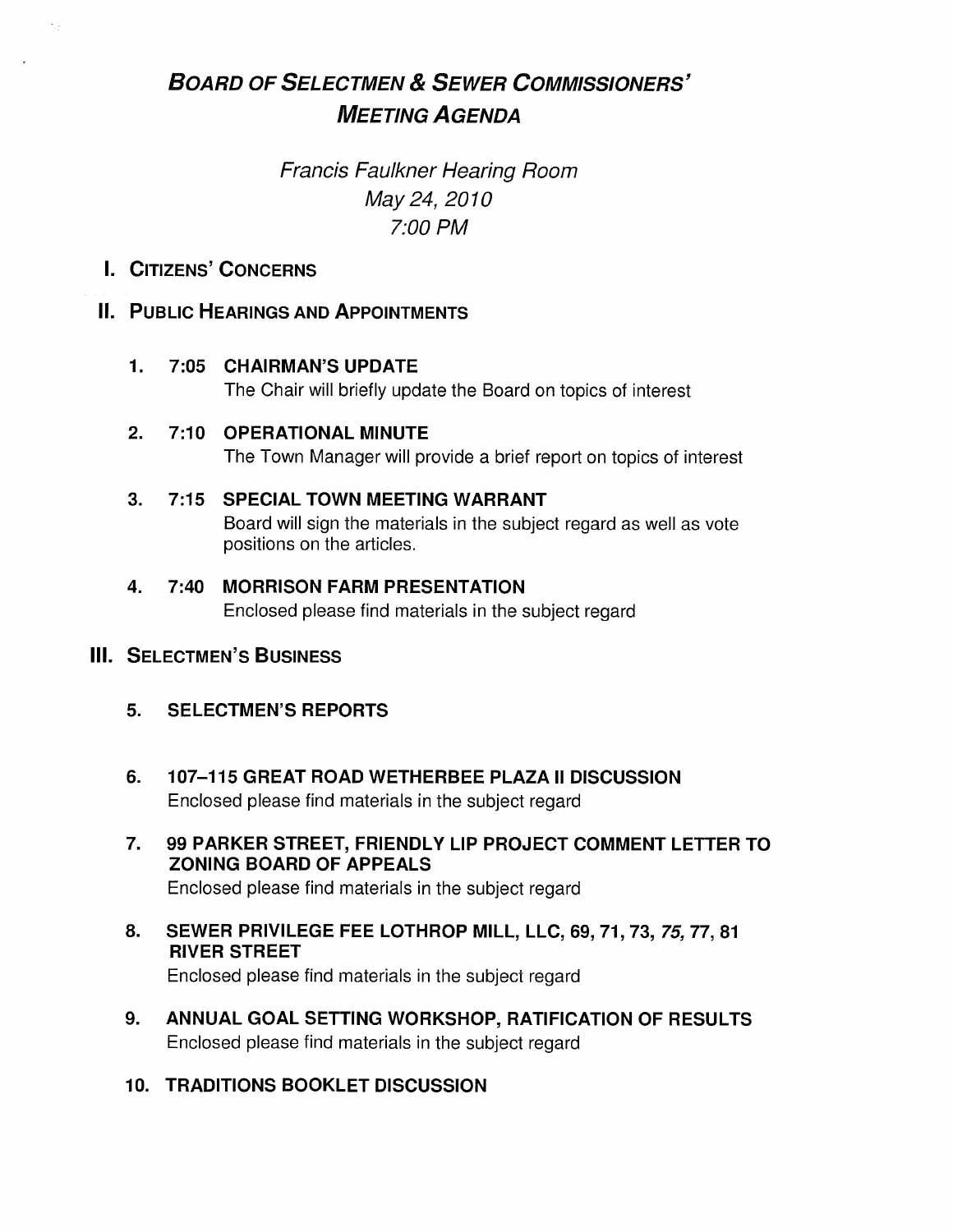#### 11. OTHER BUSINESS

# IV. CONSENT AGENDA

- 12. ACCEPT MINUTES, BOARD OF SELECTMEN, MARCH 29, 2010 Enclosed please find materials in the subject regard
- 13. TWO, ONE-DAY LIQUOR LICENSES, NARA PARK, LIONS CLUB FAIR JUNE 25 AND 26

Enclosed please find materials in the subject regard

14. LIONS CLUB ANNUAL TOWN FAIR PERMIT, JUNE 25-26TH, NARA PARK

Enclosed please find materials in the subject regard

15. COMMITTEE APPOINTMENT, DEAN CAVARETTA, TRANSPORTATION ADVISORY COMMITTEE

Enclosed please find materials in the subject regard

- 16. NURSING SERVICE IDENTITY THEFT POLICY Enclosed please find materials in the subject regard
- 17. APPOINTMENT OF JAMES OKUN AS A SPECIAL MUNICIPAL EMPLOYEE

Enclosed please find materials relative to Mr. Okun's working on the Acton/Grace project

- 18. ONE-DAY LIQUOR LICENSE, NARA PARK, FAMILY REUNION Enclosed please find materials in the subject regard
- 19. ACCEPT GIFT, POLICE DEPARTMENT Enclosed please a gift of a K-9 Police Dog vest from Vested Interest In K-9's, valued at \$725.00 to be used for Acton's K-9 Miso
- 20. DISPOSAL OF OBSOLETE MATERIALS, COUNCIL ON AGING Enclosed please find a request in the subject regard
- 21. DISPOSAL OF OBSOLETE MATERIALS, WEST ACTON LIBRARY Enclosed please find materials in the subject regard
- 22. DISPOSAL OF OBSOLETE MATERIALS, MEMORIAL LIBRARY Enclosed please find materials in the subject regard

## EXECUTIVE SESSION

## ADDITIONAL INFORMATION

Enclosed please find additional correspondence that is strictly informational and requires no Board action